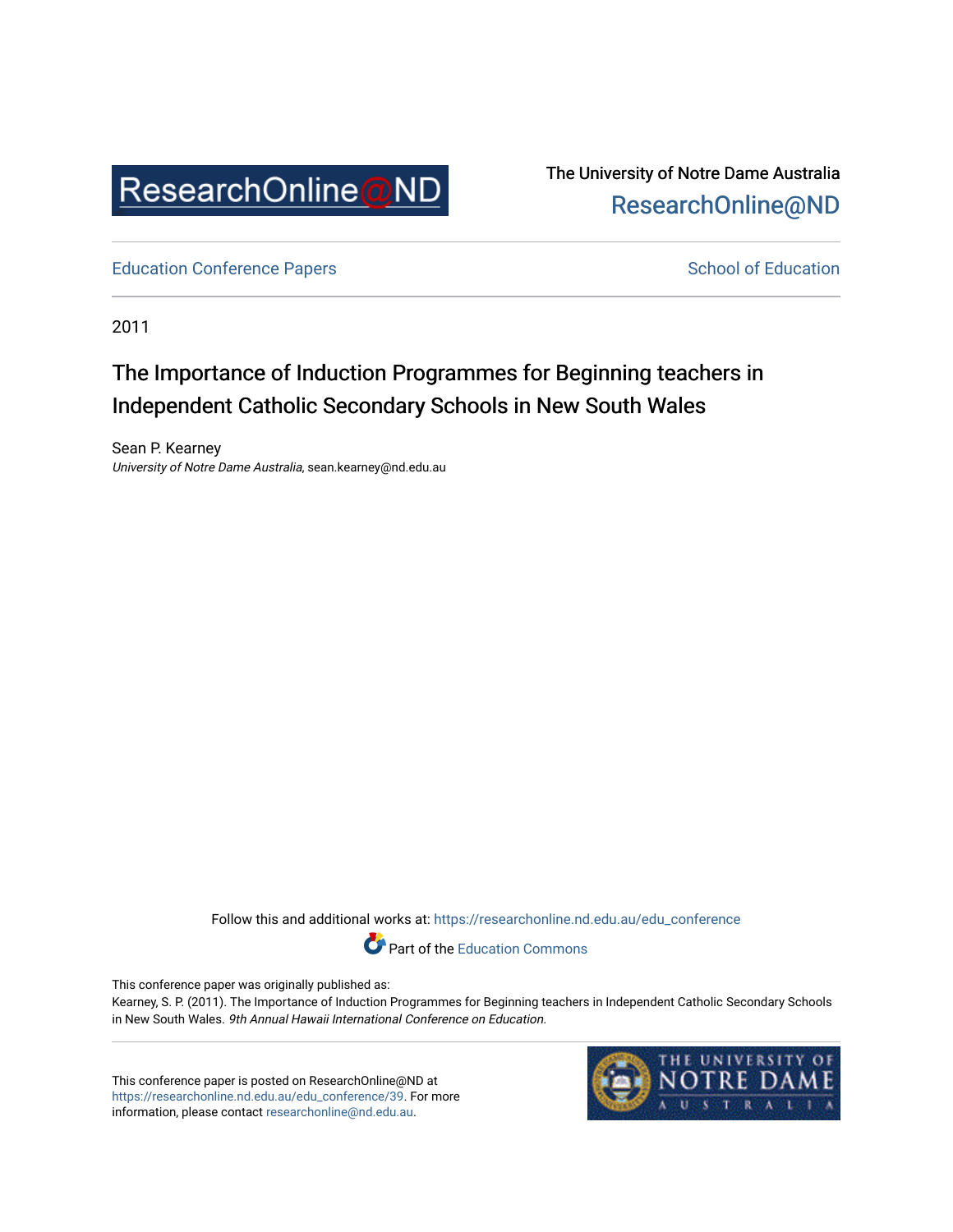# Title

The Importance of Induction Programmes for Beginning teachers in Independent Catholic Secondary Schools in New South Wales

# Topic area Education Policy and Leadership Teacher Education

#### Sean Kearney

Faculty of Education, University of Wollongong (doctoral candidate) School of Education, University of Notre Dame, Australia (Lecturer Secondary Education) Sean.Kearney@nd.edu.au

+61 2 8204 4436

#### Abstract

Beginning teacher induction is an important process in acculturating teachers to their new profession (Kearney, 2010). Researchers argue that the first year of teaching is crucial in the success, retention and development of teachers (Smith & Ingersoll 2004). The aim of this research is to ascertain the effectiveness of induction programmes in Catholic Independent High Schools in NSW; establish whether those programmes are congruent with what the literature deems as best practice; and to determine the implications this has for policy for the independent school sector. The study will comprise: an extensive literature review; a document review of induction/mentoring policies in NSW and in the schools chosen for the research; and in-depth interviews with administrators and participants of induction programmes. Researchers point out that the support and guidance in the first year of teaching is critical in arresting growing attrition rates and enabling the capacity to establish beginning teachers as valuable members of the profession (Smith & Ingersoll 2004, Wong 2004). With a looming teacher shortage crisis in NSW, effective induction programmes could be the answer; however, there has been insufficient research, especially in the independent sector, with regards to these programmes.

Key Words Induction, Beginning Teacher, Teacher Attrition, Mentoring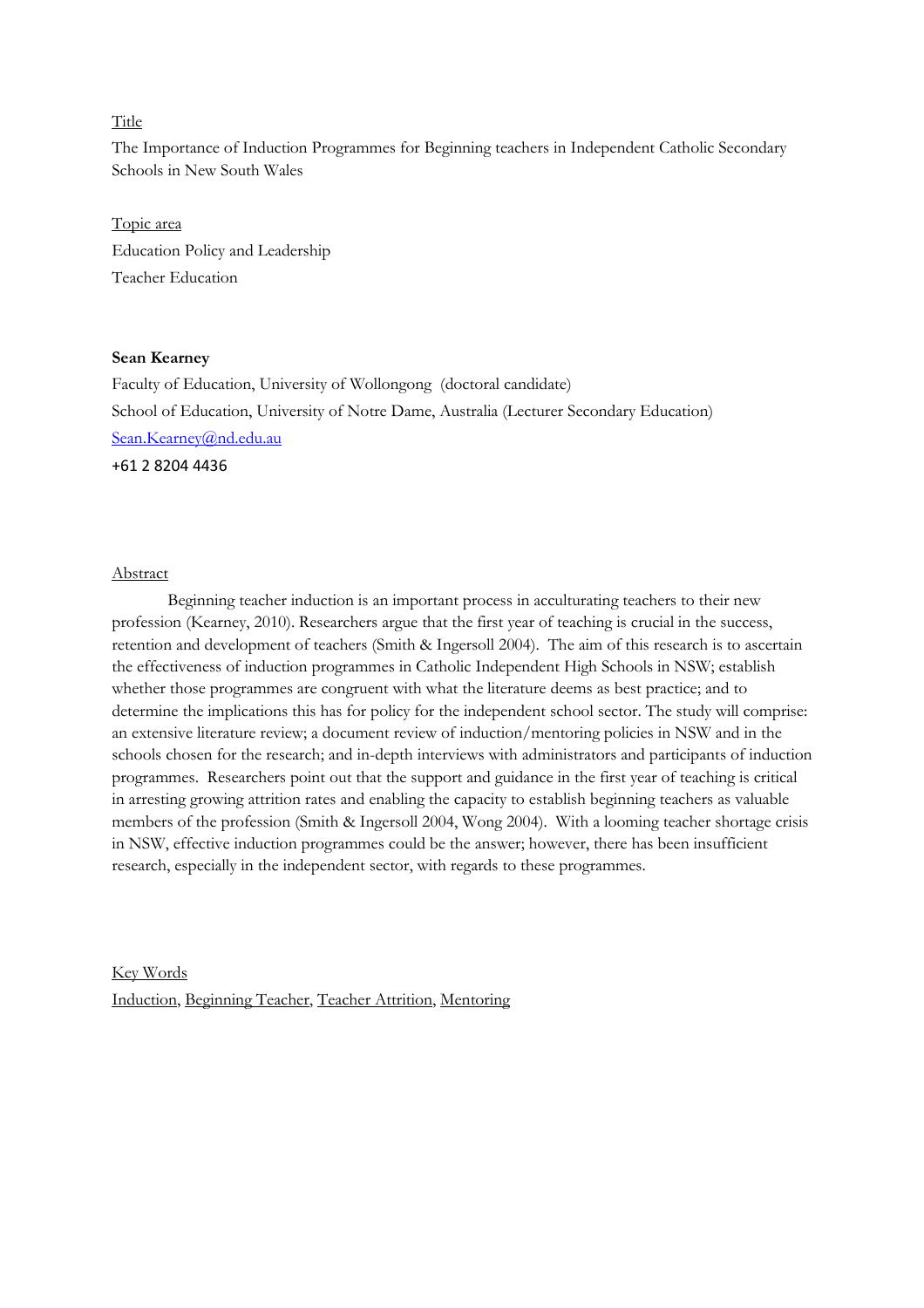#### **Introduction**

The art of becoming a successful and effective educator is not one that happens overnight; however, in most cases this is what beginning teachers are faced with. Recent graduates who apply for a teaching position and get offered a job are often required to carry out the same responsibilities and function as the seasoned veteran in the next classroom, on the first day of their new career. Can this be right? Is there another profession that demands of its new recruits what it expects of their more experienced colleagues?

It is no wonder that in New South Wales, in particular, we are facing a teacher shortage crisis (Australian Associated Press [AAP], 2008). With the baby-boom generation of teachers nearing retirement and an estimated 40% of the teaching community retiring in the next five years, coupled with a 25% attrition rate of teachers within their first five years of teaching (Department of Education, Science & Training, 2003), we face an uncertain future. Is New South Wales, or Australia, any different from the United States or Britain? In the U.S., Ingersoll & Smith (2004) found that up to 40-50% of beginning teachers leave the profession in the first five years. The numbers are similar in the U.K. where 30% of teachers leave in the first five years (Adams, 2003).

There seems to be a growing trend in Australia for teachers to abandon their training and move on to other fields. While this was also the case in the United States, this trend has slowed significantly since the Global Financial Crisis and growing unemployment rates in the U.S.; however, it is possible that this trend will continue once the economy has improved and unemployment rates are low and steady. While it is difficult to speculate about the varying reasons teachers are leaving the profession, Smith and Ingersoll (2004) report a correlating link between teachers who are inducted into their workplace and attrition rates; they say that involvement in an induction program reduces the probability of teachers leaving the school or the profession by up to 20%. Noting this link between attrition and induction, and the 'looming teacher crisis' in New South Wales, it would seem practical and reasonable to suggest that implementing effective induction could help to improve the situation in the long-term.

The promotion of effective on-going induction is not new, nor is it unfamiliar in the New South Wales public school system. In 2002, the Australian commonwealth Government published, An Ethic of Care: Effective Programs for Beginning Teachers, which recommended induction and mentoring for all beginning teachers in Australia, and subsequently, NSW has instituted policy that mandates some aspects of the recommendations. This however, is not the case in many independent schools. Because all registered schools, public, independent, and Catholic systemic in Australia receive funding, there is scope to ensure that government recommendations are upheld; however, because of the lack of government monitoring and bureaucracy in independent schools, this does not seem to be the case.

This paper presents initial findings from research currently being conducted and will illustrate some of the key issues surrounding the problems faced by beginning teachers and how, through the implementation of effective on-going induction, these problems may be ameliorated. First, key ideas from the research and the literature in both the United States and Australia regarding induction will be presented. Second, findings from the literature review with regards to what constitutes effective induction will be presented and justified. Lastly, a discussion of the proposed methodology and expected outcomes of the research will be presented followed by concluding comments.

# Key Findings from the Research

# Defining Induction

If one inference can be made from the literature, it is that induction has various meanings and can be described in many different ways. Definitions of induction range from simple orientation (Martinez, 1994) to system-wide, on-going support that becomes part of an integrated professional development program (Wong, 2004). With such varying degrees of interpretation it is difficult for schools, and teachers, to understand what constitutes effective induction and for school leaders to implement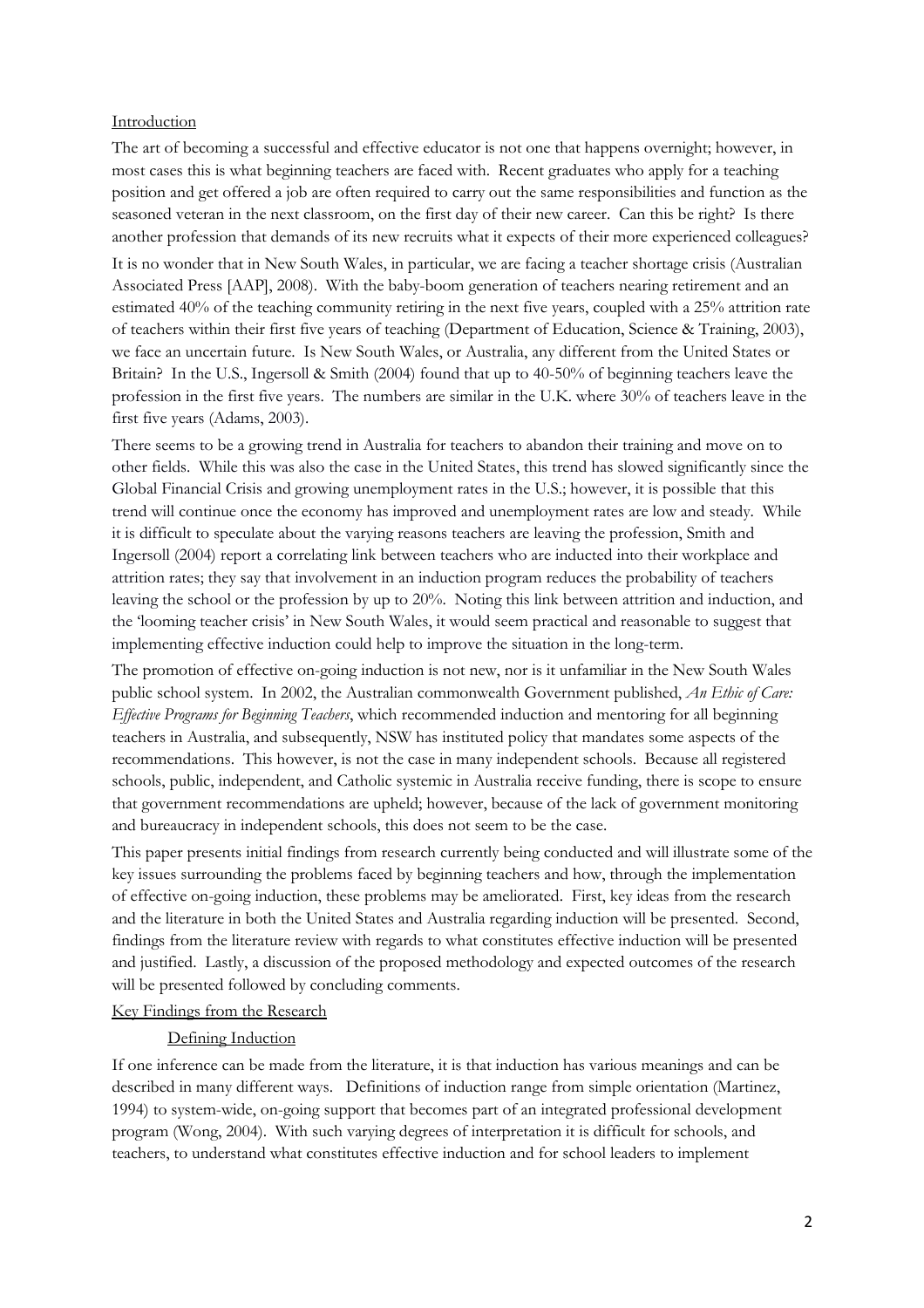programs. In Australia, the Department of Education, Science and Training (2002), notes that the term induction denotes a 'critical phase' in a 'continuum of professional development' (p.11).

Martinez (1994) says that the term induction needs to be considered very carefully to avoid an interpretation that results in orientation to the workplace. Therefore, for the purpose of this research project it was essential to determine what constitutes effective induction as a starting point in analysing current programs. The operational definition of induction for this research is based on the Australian Commonwealth Government's recommendations and the Victorian state government's definition, which is founded on the premise of developing learning communities:

Beginning teacher induction is defined as, "the primary phase in the continuum of beginning teacher professional development towards their progression into the learning community and continuing professional development throughout their career" (Kearney, 2010).

#### Problems Faced by Beginning Teachers

The difficulties beginning teachers face in commencing their career are well documented in the literature: failure to receive mentoring and supervision, receiving support for behaviour management, excessive responsibilities and lack of recognition for professional growth (McCormack, 2005; Ramsey, 2000) are all common issues raised by beginning teachers. While many of these same dilemmas might be faced in similar professions among newcomers, the extent to which teaching happens in isolation from professional peers, as well as the obvious variables of dealing with up to thirty students simultaneously, compounds these problems to the point that teachers face burnout (Wojnowski et al., 2003).

King and Newman (2000) report a correlating link between the extreme challenges faced by beginning teachers and the quality of teaching and learning that is occurring in those classrooms where teachers struggle. This is not a problem realised solely by academics and those conducting research, most of this criticism comes from anecdotal feedback received and research concerning the perceptions of teachers in their early career who indicate that professional development and support, specifically in their early years of teaching, would help alleviate some of the difficulties faced during this time (Desimone, Porter, Garet, Suk Yoon & Birman, 2001).

#### Attrition and Retention

Although the alarming attrition rates amongst teachers have been discussed, it is important to look at this from an alternate point of view, teacher retention. What is the responsibility of the profession with regards to teacher retention? Smith and Ingersoll (2004) found a correlating link between induction and a 20% increase in retention of teachers who were inducted into their workplace. The DEST in Australia, has stated that an on-going induction process "is essential for effective teaching" (2002, p.11). If the research confirms that induction is successful at retaining teachers, why do Smith and Ingersoll (2004) point out that in many cases, beginning teachers are left on their own, "to either succeed or fail in their own classrooms?" (p.682).

In 2002 the DEST found that administrative supervisors reported that 82.6% of teachers were mentored, while only 39.9% reported that they received mentoring. The overall findings in this study indicate, "variation and inconsistency in the management of induction" (DEST, 2002 p.16). The Australian Education Union has been conducting surveys of beginning teacher over the past few years and they have found that in each of the past three years, there has been an increase in the number of beginning teachers who report not having participated in either on-going induction or formal mentoring. In 2007 they found that 55.3% of teachers in their first three years of teaching had not had on-going induction and 52.7% had not had formal mentoring; this was a 7% increase from the findings of the previous year. These findings are in stark contrast to the recommendations of the Australian DEST (2002), which states that all beginning teachers should undergo an induction process that includes mentoring and on-going support. According to the Ramsey Report (2000) this systematic ambivalence towards recommendations is not

uncommon in Australia: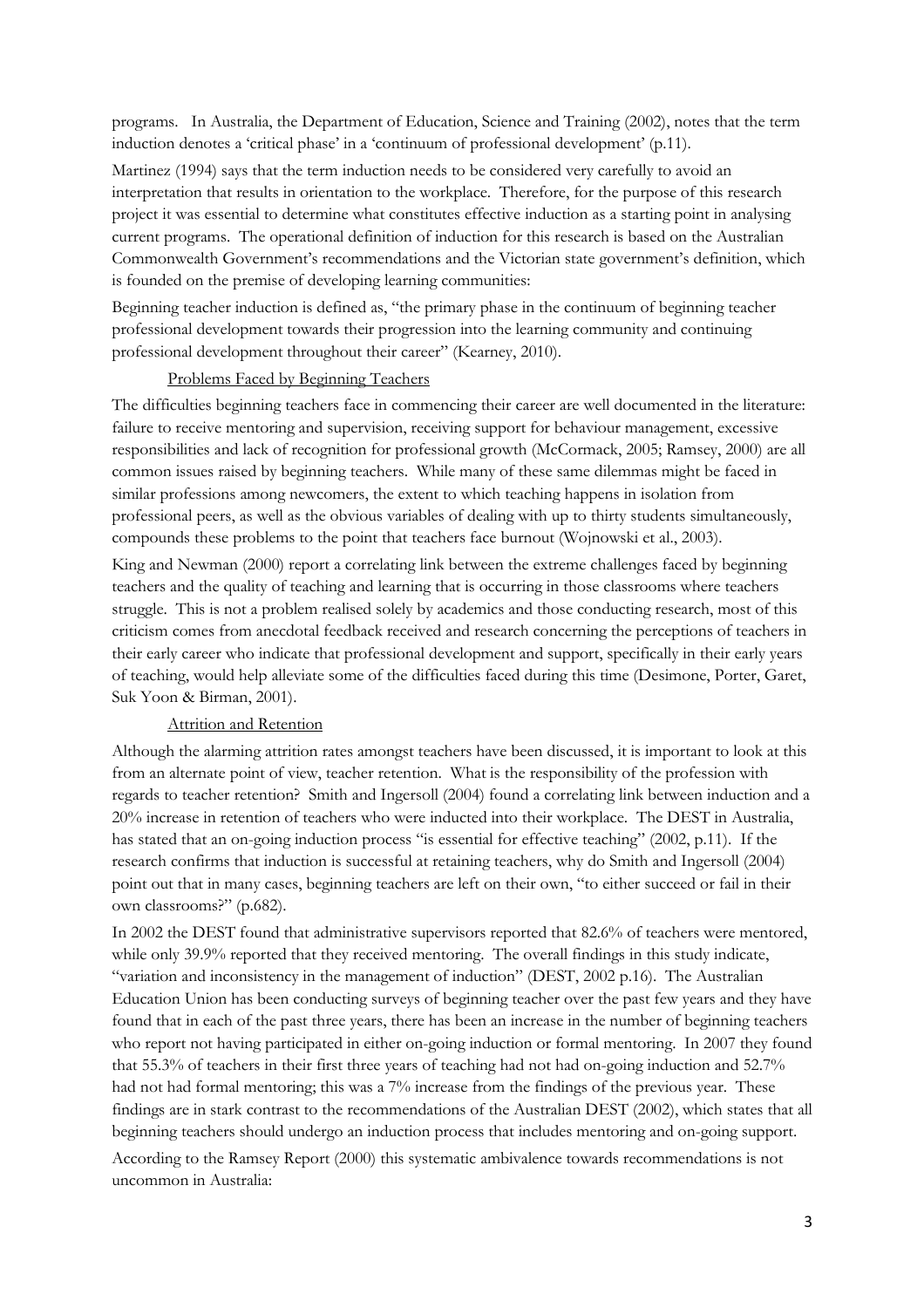Teaching is the most reviewed profession in Australia … since 1980 there have been 20 significant national and state reviews of teacher education. The most common characteristic of these reviews has been the lack of action on their recommendations. This situation contrasts markedly with other professions (par. 35).

These findings are astounding when compounded with the current rates of attrition amongst beginning teachers. Induction programs for beginning teachers are thought to be the most useful practice to assist new teachers and prevent attrition and burnout (Serpell, 2000; Wojnowski et al., 2003), yet we ignore this aspect and complain about the looming 'teacher shortage crisis'. Attrition however, should not be the sole justification for the introduction of induction, rather, there should be a focus on support, longevity and the subsequent effect it will have on the quality of teaching and learning in the classroom.

# Theoretical Underpinnings of Induction

 The conceptual groundwork for this research project relied heavily on Lave and Wenger's Situated Learning (1991), which further relates to Vygotsky's theory that learning is a social construct and that people best learn through social interaction. Base on the premise of social cognition, Situated Learning and Legitimate Peripheral Participation (Lave & Wenger, 1991) form the basis for the construction of learning communities in schools and amongst staff. Lave and Wenger (1991) suggest that such learning is situated in a specific context and embedded within a particular social and physical environment; in this case the school. Through a process of Legitimate Peripheral Participation, the beginning teacher becomes accustomed to the community (teaching profession) they have newly entered and through participation in that community they move from the periphery into full participation in that community; in this instance, through the process of on-going induction.

The transformation to a learning community is the purpose of an effective on-going induction program not only designed to relieve the stress of early career teachers, but also to acculturate that teacher into an organisation that is focused on professional learning and quality teaching and learning in the classroom (Kearney, 2010).

#### Characteristics of Effective Induction

A review of five relevant studies<sup>1</sup> was conducted to determine what constitutes effective induction: AEU 2006, which surveyed beginning teachers across Australia; NCTAF 2005, which examined induction into learning communities in schools across the U.S.; Smith and Ingersoll (2004), which investigated the effects of induction on beginning teacher attrition; Wong (2004), which considered the ways that induction programmes help improve beginning teacher practice; and, DEST (2002), which examined effective programmes for beginning teachers in Australia. Of the fifteen elements of induction mentioned in the five studies, the elements that were chosen to denote effective induction for the purpose of this project had to be represented in three of the five studies. Only one element of induction was advocated by all five of the studies as being essential for effective induction, Provision of a Mentor. Structured time release, external meetings and seminars, and being part of a larger professional development program were deemed essential by four of the five studies. Lesson observation and multidimensionality scored lowest, only being mentioned by one of the five studies. The other three elements that make up the seven 'best practice' characteristics for effective induction are: professional support, collaboration with staff and beginning teacher conferences.

The seven characteristics of 'best practice induction' for the purpose of this research are:

- Professional Support
- Structured Time Release
- Collaboration with Staff

 $\overline{a}$ 

 $^1$  Wong 2004; Ingersoll & Smith 2004; NCTAF 2005; AEU 2006; DEST 2002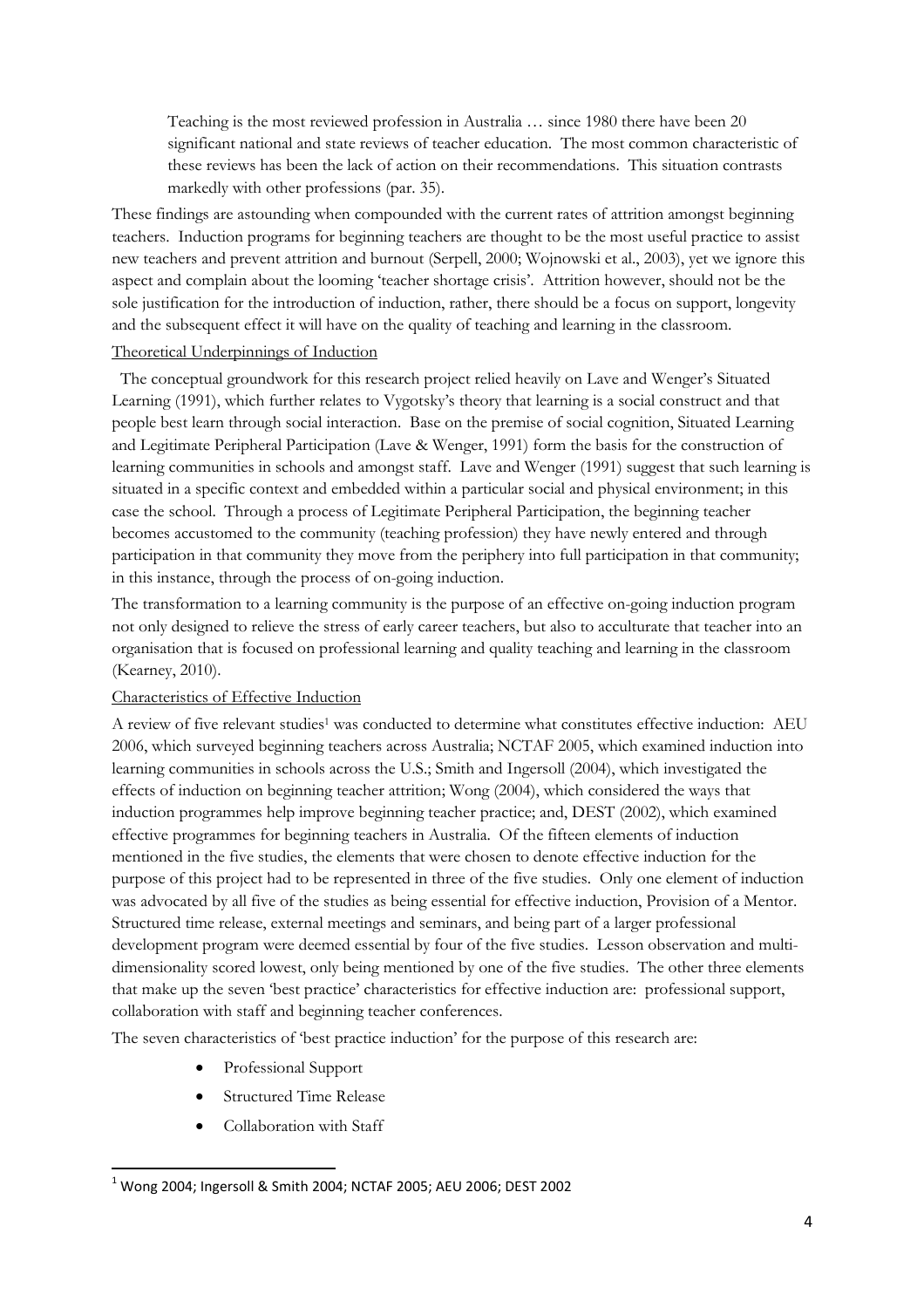- **External Meetings or Seminars**
- Beginning Teacher Conferences
- Provision of a Mentor
- Induction as part of a larger school, district, or state based programme of learning

# Methodology

A qualitative, collective case study has been selected for this research project to examine the nature of effective induction in the particular schools chosen. Because this study specifically involves independent Catholic schools, it will be important for the researcher to focus solely on the particular characteristics of those schools and their programs in the given context. Stake (2000) states that collective case studies are chosen because it is believed that, "understanding them [the various cases] will lead to a better understanding perhaps better theorizing, about a still larger collection of cases" (p.437). While this study will concentrate on the six cases chosen, it is not intended that these cases will be typical of the norm; rather, it is the exceptionality of these cases that will be showcased. This project is concerned with the process and nature of induction on a broader scale throughout the independent education sector; therefore, it hopes to present the nature of effective induction and make recommendations to apply this on a broader scale.

The study will comprise four phases:

- The first phase is an extensive literature review, the purpose of which is twofold<sup>2</sup>:
	- o to develop an operational definition of induction for the purpose of the study, and
	- o to determine the critical elements for 'best practice' induction, which will establish the schools that are selected for the study and their congruence with the literature.
- The second phase will be the selection of the schools to be part of the collective case study.
	- o This will be done through purposive sampling. The researcher has worked in the Independent Catholic education sector and will use contacts at particular schools, the AIS (Association of Independent Schools) and the IEU (Independent Education Union) to ascertain what schools are conducting effective induction.
	- o The collective case study will comprise of three boys' and three girls' Catholic Independent high schools in the Sydney region. Sydney was chosen because it has the densest population of these schools in NSW. And single gender schools were chosen because there are only two co-educational Catholic independent high schools in Sydney, and therefore are not typical of the population.
- The third phase is a policy review.

 $\overline{a}$ 

- o An examination of policies and policy statement of administrators of induction programs and/or executive boards of the schools that are chosen for the study.
- o An extensive review of policies, documents, recommendations and procedures regarding induction by government departments, unions, and other organisations that work in conjunction with the independent education sector, i.e. IEU, AEU, AIS.
- The final phase of the research will be interviews with the administrators of the induction program and beginning teacher participants of those programs.
	- o In-depth interviews will first be conducted with administrators of the program to ensure that the program selected meets the criteria for 'best practice' induction.

 $2$  The first phase has been completed and has been reported in this paper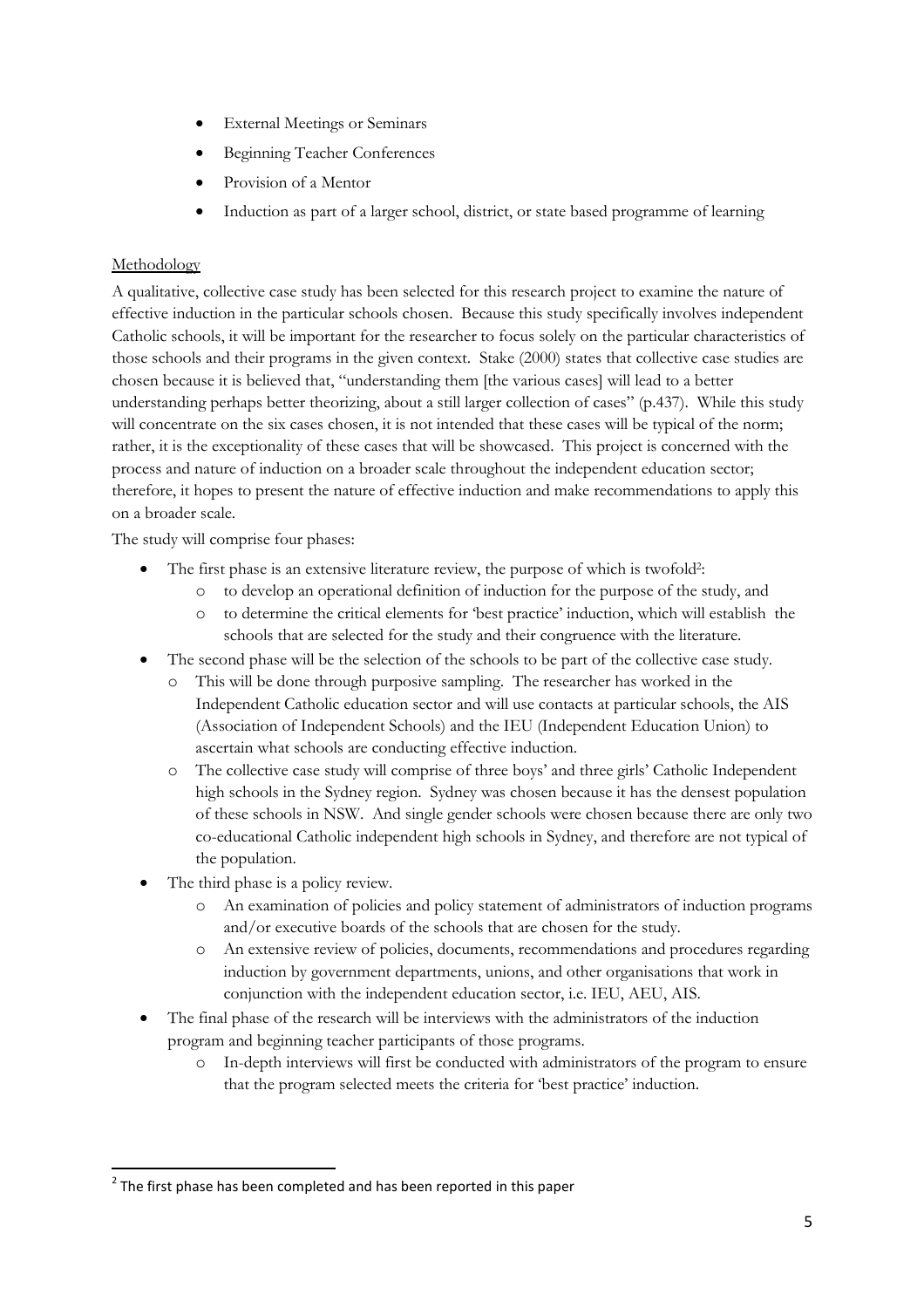- These interviews will be used to identify: congruency with administrative expectation and teacher goals; compatibility with best practice; how the programs were developed; and, how the program is evaluated and improved.
- o In-depth interviews with teachers who are or have participated in the program.
	- These interviews will be used to determine the nature of the program implemented, specifically: purpose, success factors, limitations and the processes of administration of the program.

# Expected Outcomes & Implications

This study hopes to ascertain the nature of effective induction in independent Catholic high schools in NSW and make policy recommendations to the AIS (Association of Independent Schools) to implement professional development programs for school administrators to instruct them with regards to the value of implementing induction for their beginning teachers. A central aim in this research project is to give teachers a voice with regards to what they think and what they need to support them through those critical first few years in their careers so that they may flourish as educators and provide the best educational experience to their students. Lastly, this study can provide a platform for further research within the independent education sector nation-wide in Australia to ensure that there is more monitoring in these schools, and government recommendations and policies are being implemented and adhered to. Further research could examine the positive and negative effects of the programs in this study, to validate the findings that these programs are successful.

#### Concluding Comments

The definition of induction can be determined through a review of the literature; however, further research is needed to determine how schools in the independent sector define and implement induction. The finding by the DEST (2002) about the discrepancy between what is reported and what is actually happening suggests that induction is not fully understood by administrators or inductees. The research also reveals that many systems fail to differentiate between the terms mentoring and induction and often use the terms interchangeably (Wong 2004). This fundamental misunderstanding of the rationale and objective of induction makes further research necessary.

While significant research has been conducted in induction, most of the pre-eminent studies in Australia are nation-wide studies, which, while significant, have not focussed on any particular system in order to propose detailed modifications to improve current practice. What is needed is additional rigorous and specific research that examines the nature and context of beginning teacher induction in particular sectors of education so that policy proposals can be made where current policy is either inadequate or does not currently exist. The independent sector of education, because it is the least regulated by both federal and state agencies and has no bureaucratic hierarchy, can potentially be seen as the sector that may be the most non-compliant with current trends, suggestions and mandates by the governing institutions.

In NSW, the governing body for teacher certification is the NSW Institute of Teachers. While this body does not implement policy, they have the capacity to mandate certain criteria for beginning teachers before they become 'professionally competent'. In 2005 the Institute welcomed the Australian Government's establishment of a National Institute of Quality Teaching and School Leadership, which listed induction and mentoring as key elements for improving teaching across Australia; this however, has not resulted in mandating any such programmes or requirements for beginning teachers in NSW.

The successful development of early career teachers into effective educators needs to be at the forefront of educational reform. If we acknowledge that quality teaching is one of the most, if not the most, significant factor effecting student achievement levels (Hattie 2003), then ensuring that teachers are capable of delivering quality education has to be at the forefront of educational reform.

This paper seeks to open the discussion with regards to the importance of induction and mentoring to new teachers. The 'sink or swim' mentality of the 20<sup>th</sup> century needs to be revolutionised to foster the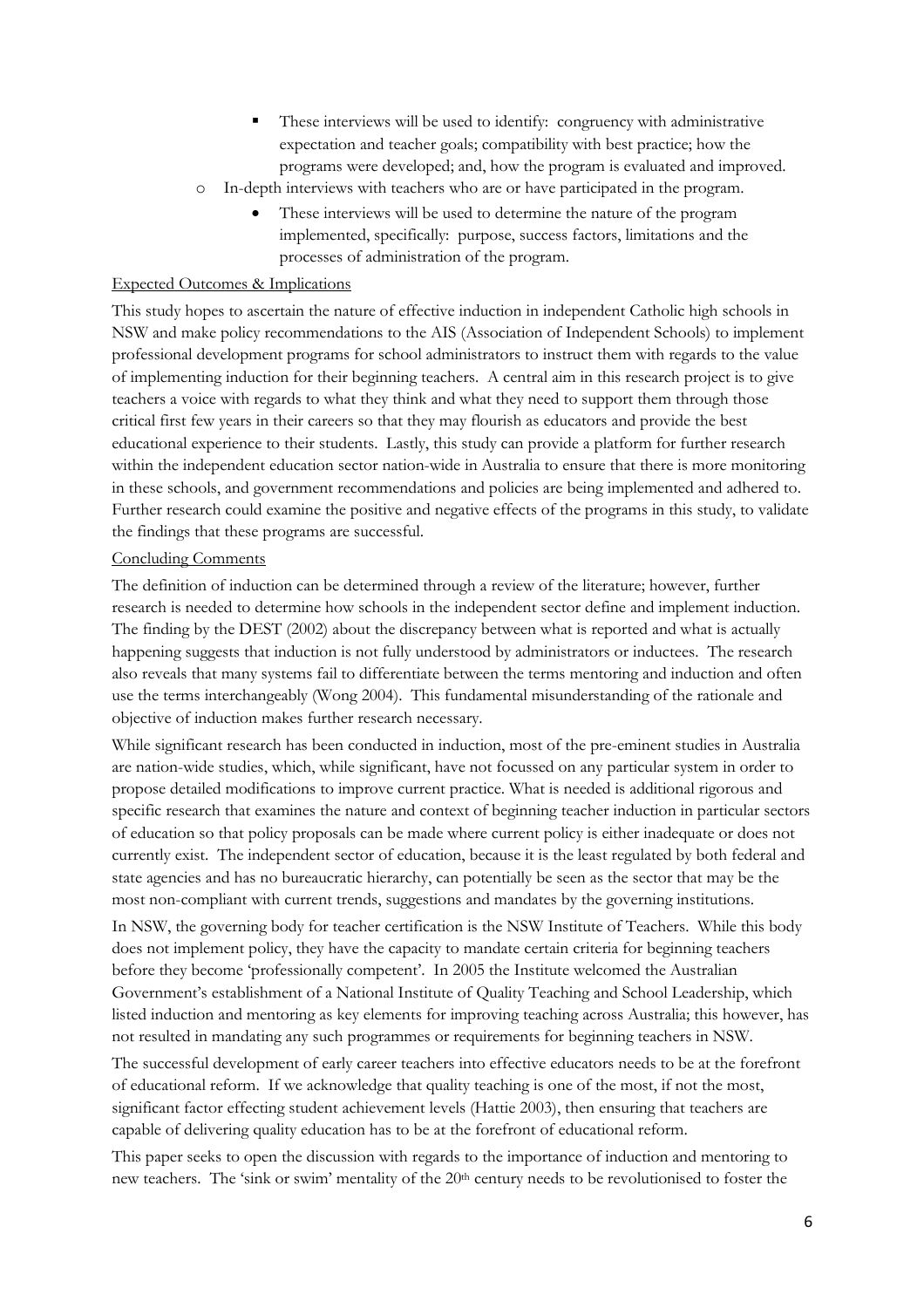career and the development of our young teachers, to make them effective educators of the next generation. By ignoring our teachers' development into successful and effective educators, we are subsequently overlooking their impact on future generations.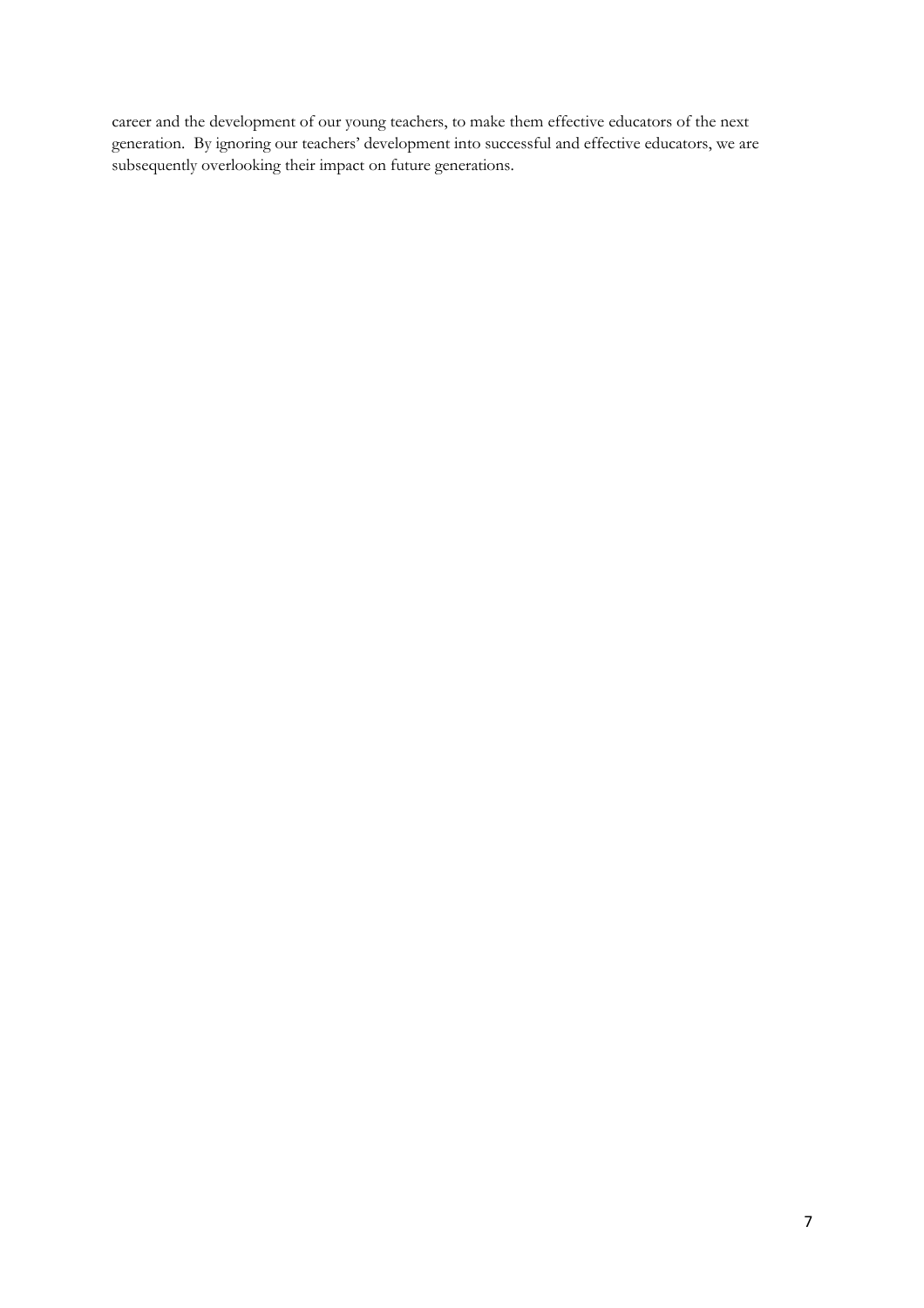# References

AAP (General News Australia). (2008). NSW: Teacher shortage looms in NSW: federation Retrieved from http://www.highbeam.com/doc/1P1-148122109.html

Adams, C. (2003). Address to the North of England Education Conference. Retrieved from http://www.gtce.org.uk/news/newsDetail.asp?NewsId=480

Australian Education Union. (2006). AEU National Beginning Teacher Survey Results 2006. Retrieved from http://www.aeufederal.org.au/Publications/Btsurvey06.html

Australian Education Union. (2007). AEU National Beginning Teacher Survey Results 2007. Retrieved from http://www.aeufederal.org.au/Publications/Btsurvey07sum.pdf

Australian Education Union. (2007). AEU – Quality Teaching in Schools Policy 2007 Retrieved from www.aeufederal.org.au/Policy/QualTeach2007.pdf

Australian Education Union. (2008). New Survey: Lack of Resources Fuels Teacher Exodus. AEU 2008. Retrieved from www.aeufederal.org.au/Media/MediaReleases/2008/0403.pdf

Department of Education Science and Training. (2002). An Ethic of Care: Effective Programs for Beginning Teachers. Canberra AGPS.

Department of Education and Training (2006). Induction in Effective Schools: Planning for Effective School-Based Induction. Victoria.

Desimone, L., Porter, L., Garet, M., Suk Yoon, K., & Birman, B.F. (2001). Features of professional development that improve teachers' instruction: Results from a three-year longitudinal study. United States: U.S. Department of Education.

Gold, Y. (1996). Beginning teacher support: Attrition, mentoring, and induction. In C. B. Courtney (Ed.) Review of Research in Education, 16, p. 548-594. Washington, DC: American Educational Research Association.

Hattie, J. (2003). Teachers Make a Difference: What is the Research Evidence? Paper presented at the Australian council for Educational research Annual Conference on: Building Teacher Quality.

Kearney, S.P. (2010). Beginning Teacher Induction: The key to improved student achievement. Manuscript submitted for publication.

King, M.B. & Newmann, F.M. (2000). Will teacher learning advance school goals? Phi Delta Kappan, 576-580.

Lave, J. & Wenger, E. (1991). Situated Learning: Legitimate Peripheral Participation. New York: Cambridge University Press.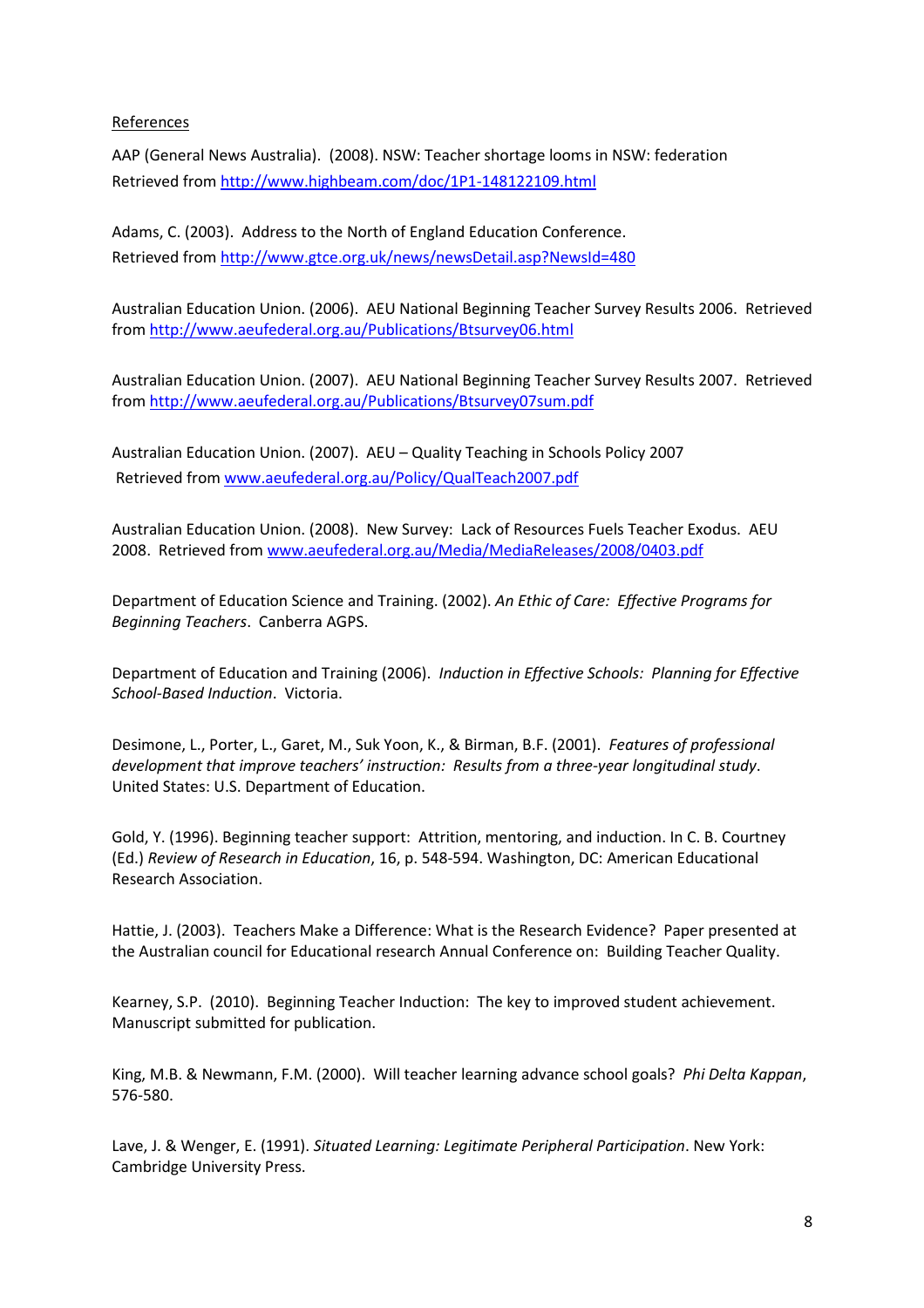Martinez, K. (1994). Teacher Induction Revisited. Australian Journal of Education, 38(2), 174-188.

McCormack, N. (2005). Mentoring the ongoing professional learning of early career teachers. In Teacher Education: local and global: proceedings of the 33rd Annual Australian Teacher Education Association Conference held at Crown Plaza Surfers Paradise, Australia, 6-9 July 2005' edited by M Cooper, pages 10-17. Brisbane: Centre for Professional Development, Griffith University

National Commission on Teaching and America's Future. Induction into Learning Communities. Washington D.C. 2005.

New South Wales Department of Education and Training. (2001). Induction of Teachers – Module 21: Working as a Mentor.

New South Wales Department of Education and Training: Guidelines for Mentoring, 2000. Retrieved from https://www.det.nsw.edu.au/policies

Ramsey, G. (2000). Quality Matters: Revitalising teaching: Critical Times, critical choices, Report of the review of teacher education in New South Wales. Sydney: NSW Department of Education and Training.

Serpell, Z. (2000). Beginning teacher induction: a review of the literature. Washington D.C. American Association of Colleges for Teacher Education.

Smith, T.M., Ingersoll, R.M. (2004). Do Teacher Induction and Mentoring Matter? NASSP Bulletin, 88(638), 28-40.

Smith, T.M., Ingersoll, R.M. (2004). What Are the Effects of Induction and Mentoring on Beginning Teacher Attrition? American Educational Research Journal, 41(3), 681-714.

Stake, R.E. (2000). Case Studies, in N.K. Denzin & Y.S. Lincoln (Eds.), Handbook of qualitative research. Thousand Oaks, CA: Sage.

Stephens, M., & Moskowitz, J. (Eds.). (1997). From students of teaching to teachers of students: Teacher induction around the Pacific Rim. Washington, D.C.: U.S. Department of Education. Retrieved March 26, 2001:

http://www.ed.gov/pubs/APEC/

Wojnowski, B.S., Bellamy, M.L. & Cooke, S. (2003). A review of literature on the mentoring and induction of beginning teachers with an emphasis on the attrition and renewal of science teachers. In Rhoten, J. & Powers B. (Eds.). Science teacher attrition: mentoring and renewal, Washington D.C., National Science Teachers Association, p. 23-33.